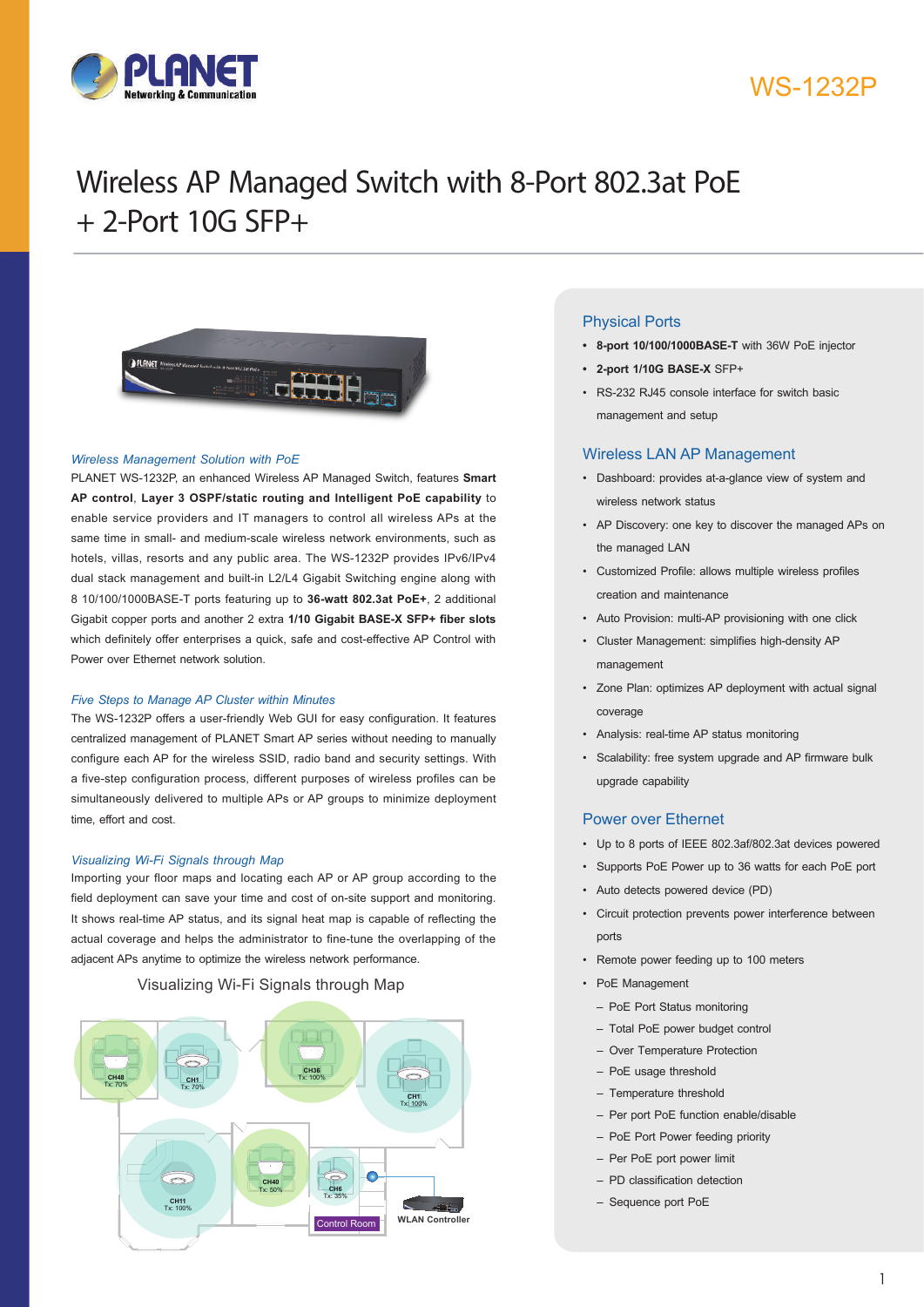

#### *Maximal Scalability and Compatibility with Various Smart APs*

To fulfill various business needs, the WS-1232P provides a maximum scalability and is compatible with over 10 models of Smart APs from indoor to outdoor series including ceiling-mount, wall-mount, in-wall, industrial, single-band, dual-band and high-power access points which are able to adapt to different environments.

## Scalability and Compatibility



#### *10Gbps Ethernet Uplink for High-volume Transmission*

As to the bandwidth, the WS-1232P offers 10Gbps uplink ports to relieve huge network traffic. Each of the 10G SFP+ slots in the WS-1232P supports **dual speed**  and **10GBASE-SR/LR or 1000BASE-SX/LX**. With its 10G Ethernet link capability, the administrator now can flexibly choose the suitable SFP/SFP+ transceiver according to the transmission distance or the transmission speed required to extend the network efficiently. The WS-1232P provides greater bandwidth and powerful processing capacity to make central management more efficient.

#### *Unique PoE Management Features*

The WS-1232P has a built-in L2/L4 Gigabit Switching engine and 8 10/100/1000BASE-T ports featuring 36-watt 802.3at PoE+, with a total power budget of up to 240W for different kinds of PoE applications. It perfectly meets the power requirements of PoE Wi-Fi access points including dual-band or outdoor high-power AP/CPE with high power consumption. As a managed PoE Switch for stable and reliable wireless AP operation, the WS-1232P features the following intelligent PoE management functions:

- PD Alive Check
- Scheduled Power Recycling
- SMTP/SNMP Trap Event Alert
- PoE Schedule

#### *Layer 3 Routing Support*

The WS-1232P enables the administrator to conveniently boost network efficiency by configuring Layer 3 IPv4/IPv6 VLAN static routing manually, and the **OSPFv2**  (Open Shortest Path First) settings automatically. The OSPF is an interior dynamic routing protocol for autonomous system based on link state. The protocol creates a database for link state by exchanging link states among Layer 3 switches, and then uses the Shortest Path First algorithm to generate a route table based on that database.

#### Layer 2 Features

- • Prevents packet loss with back pressure (half-duplex) and IEEE 802.3x pause frame flow control (full-duplex)
- • High performance of Store-and-Forward architecture and runt/CRC filtering eliminates erroneous packets to optimize the network bandwidth
- • Storm Control support
	- Broadcast/Multicast/Unknown unicast
- • Supports **VLAN**
	- IEEE 802.1Q tagged VLAN
	- Up to 255 VLANs groups, out of 4094 VLAN IDs
	- Supports provider bridging (VLAN Q-in-Q, IEEE 802.1ad)
	- Private VLAN Edge (PVE)
	- Protocol-based VLAN
	- MAC-based VLAN
	- Voice VLAN
- • Supports Spanning Tree Protocol
- STP, IEEE 802.1D Spanning Tree Protocol
- RSTP, IEEE 802.1w Rapid Spanning Tree Protocol
- MSTP, IEEE 802.1s Multiple Spanning Tree Protocol, spanning tree by VLAN
- BPDU Guard
- • Supports Link Aggregation
	- 802.3ad Link Aggregation Control Protocol (LACP)
	- Cisco ether-channel (static trunk)
	- Maximum 6 trunk groups, up to 4 ports per trunk group
- Up to 44Gbps bandwidth (full duplex mode)
- • Provides port mirror (many-to-1)
- Port mirroring to monitor the incoming or outgoing traffic on a particular port
- • Loop protection to avoid broadcast loops
- • Supports ERPS (Ethernet Ring Protection Switching)

#### Layer 3 IP Routing Features

- • Supports maximum 128 static routes and route summarization
- • IP dynamic routing protocol supports OSPFv2
- • Routing interface provides per VLAN routing mode

#### Quality of Service

- • Ingress Shaper and Egress Rate Limit per port bandwidth control
- • 8 priority queues on all switch ports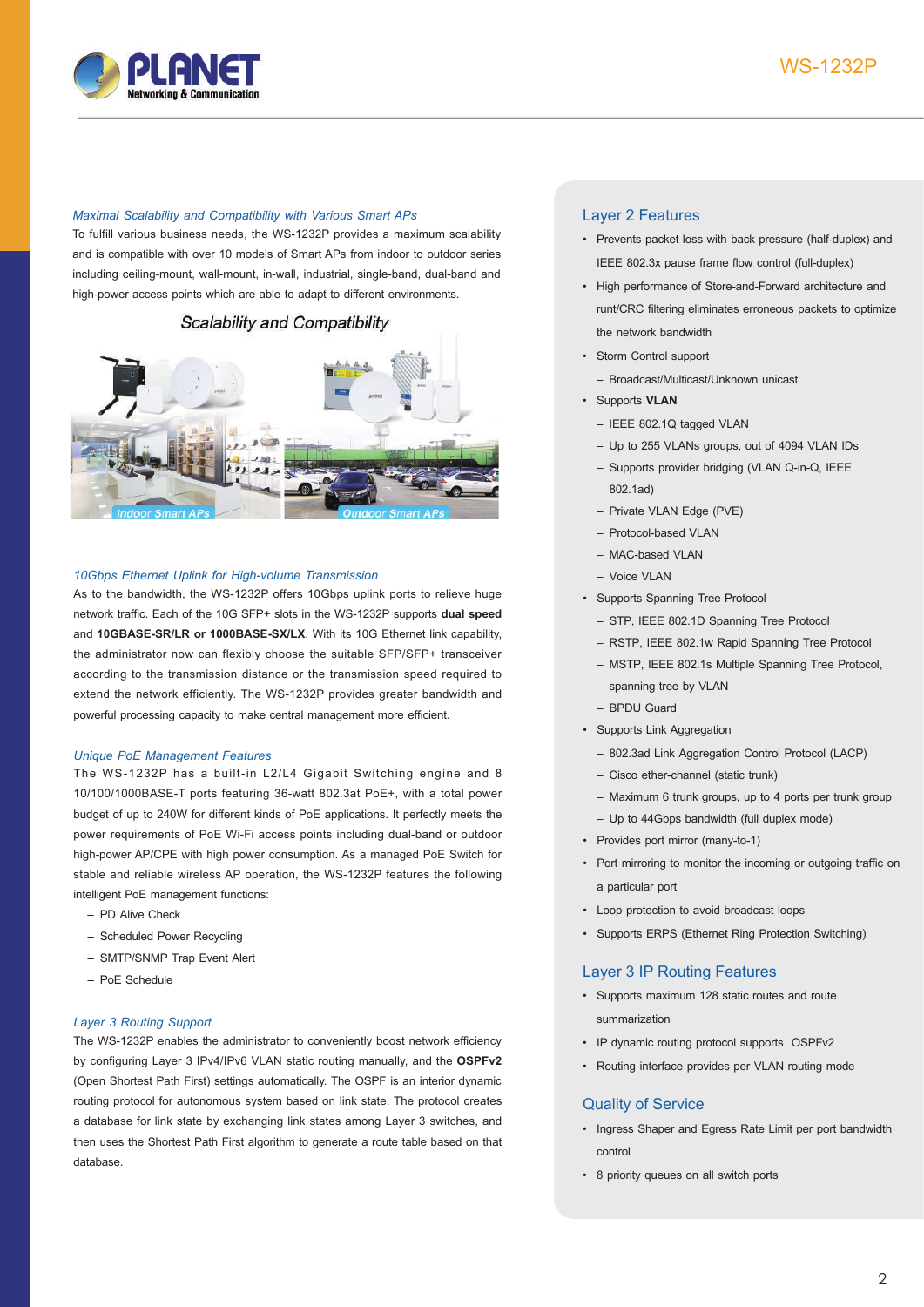![](_page_2_Picture_0.jpeg)

# WS-1232P

#### *IPv4/IPv6 Dual Stack Management Network*

The WS-1232P offers IPv4/IPv6 VLAN routing feature which allows to crossover different VLANs and different IP addresses for the purpose of having a highlysecure, flexible management and simpler networking application. With the support for IPv6/IPv4 protocol, and user-friendly management interfaces, the WS-1232P is the best choice for system integrators to migrate network infrastructure from the IPv4 to the IPv6 network. It also helps SMBs to step in the IPv6 era with the lowest investment and without having to replace the network facilities even though ISPs establish the IPv6 FTTx edge network.

![](_page_2_Figure_4.jpeg)

#### *Optimal Redundant Ring for Faster Recovery of Managed Network*

The WS-1232P supports redundant ring technology and features strong, rapid selfrecovery capability to prevent interruptions and external intrusions. It incorporates advanced **ITU-T G.8032 ERPS (Ethernet Ring Protection Switching)** technology, and Spanning Tree Protocol (802.1w RSTP) into customer's network to enhance system reliability and uptime in harsh environments. In a certain simple ring network, the recovery time could be less than 10ms to quickly bring the network back, thus enabling the management network to keep on operating.

![](_page_2_Figure_7.jpeg)

#### • Traffic classification

- IEEE 802.1p CoS
- TOS/DSCP/IP Precedence of IPv4/IPv6 packets
- IP TCP/UDP port number
- Typical network application
- • Strict priority and Weighted Round Robin (WRR) CoS policies
- • Supports QoS and In/Out bandwidth control on each port
- • Traffic-policing policies on the switch port
- **DSCP** remarking

### **Multicast**

- • Supports IGMP Snooping v1, v2 and v3
- Supports MLD Snooping v1 and v2
- Querier mode support
- • IGMP Snooping port filtering
- MLD Snooping port filtering
- Multicast VLAN Registration (MVR) support

### **Security**

- Authentication
	- IEEE 802.1x Port-based/MAC-based network access authentication
	- Built-in RADIUS client to co-operate with the RADIUS servers
	- TACACS+ login users access authentication
	- RADIUS/TACACS+ users access authentication
- • Access Control List
	- IP-based Access Control List (ACL)
	- MAC-based Access Control List
- • Source MAC/IP address binding
- **• DHCP Snooping** to filter un-trusted DHCP messages
- **• Dynamic ARP Inspection** discards ARP packets with invalid MAC address to IP address binding
- **• IP Source Guard** prevents IP spoofing attacks
- • Auto DoS rule to defend DoS attack
- • IP address access management to prevent unauthorized intruder

### Management

- • IPv4 and IPv6 dual stack management
- • Switch Management Interfaces
	- Console/Telnet Command Line Interface
	- Web switch management
	- SNMP v1, v2c, and v3 switch management
	- SSH/SSL secure access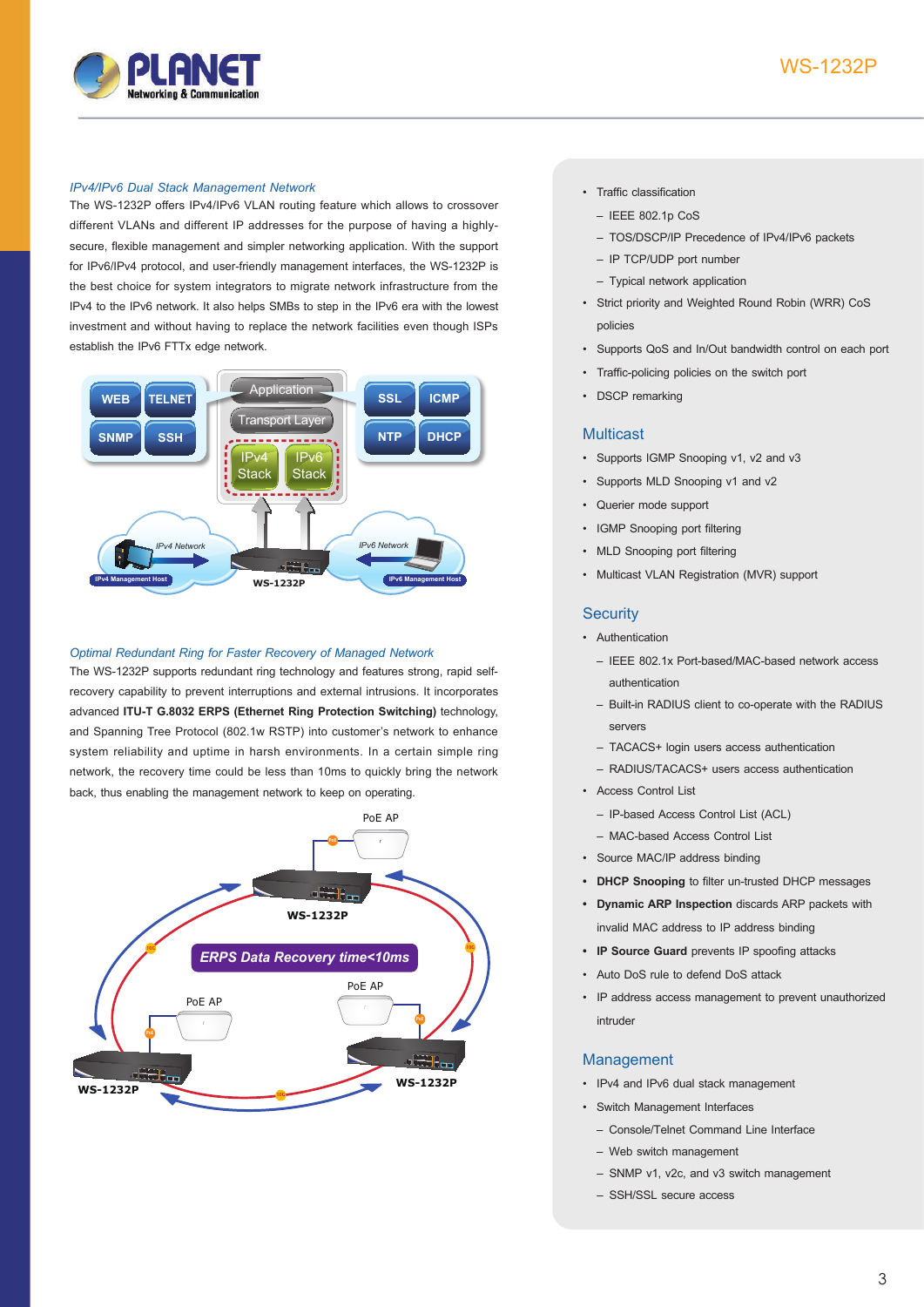![](_page_3_Picture_1.jpeg)

#### *User-friendly Secure Management*

For efficient management, the WS-1232P is equipped with console, web and SNMP management interfaces. With the built-in web-based management interface, the WS-1232P offers an easy-to-use, platform-independent management and configuration facility. The WS-1232P supports SNMP and it can be managed via **PLANET centralized network management suite** or any management software based on the standard SNMP v1 and v2 protocols. For reducing product learning time, the WS-1232P offers Cisco-like command via Telnet or console port and customer doesn't need to learn new command from these switches. Moreover, the WS-1232P offers remote secure management by supporting **SSH**, **SSL** and **SNMPv3** connection which can encrypt the packet content at each session.

*Cybersecurity Network Solution to Minimize Security Risks*

![](_page_3_Picture_5.jpeg)

The cybersecurity feature included to protect the switch management in a missioncritical network virtually needs no effort and cost to install. Both SSH and SSL protocols are utilized to provide strong protection against advanced threats. The network administrator can now construct highly-secure corporate networks with considerably less time and effort than before.

- **• IPv6** IP Address/NTP/DNS management
- • Built-in Trivial File Transfer Protocol (TFTP) client
- • BOOTP and DHCP for IP address assignment
- • System Maintenance
	- Firmware upload/download via HTTP/TFTP
	- Reset button for system reboot or reset to factory default – Dual Images
- DHCP Relay
- DHCP Option82
- User Privilege levels control
- **NTP (Network Time Protocol)**
- Link Layer Discovery Protocol (LLDP) and LLDP-MED
- • Network Diagnostic
	- ICMPv6/ICMPv4 Remote Ping
	- Cable Diagnostic technology provides the mechanism to detect and report potential cabling issues
- • SMTP/Syslog remote alarm
- • Four RMON groups (history, statistics, alarms and events)
- SNMP trap for interface Linkup and Linkdown notification
- • System Log
- PLANET Smart Discovery Utility for deployment management

# Applications

## *Centralized AP Management for Enterprises*

PLANET WS-1232P Wireless AP Managed Switch helps service providers and IT managers control all wireless APs at the same time. The WS-1232P enables administrators to effectively manage various wireless access points deployed in different locations. The administrator can automatically discover, configure, update and monitor all the managed APs through one single browser-based web user interface. Such design avoids the need to configure the wireless APs one by one.

![](_page_3_Figure_29.jpeg)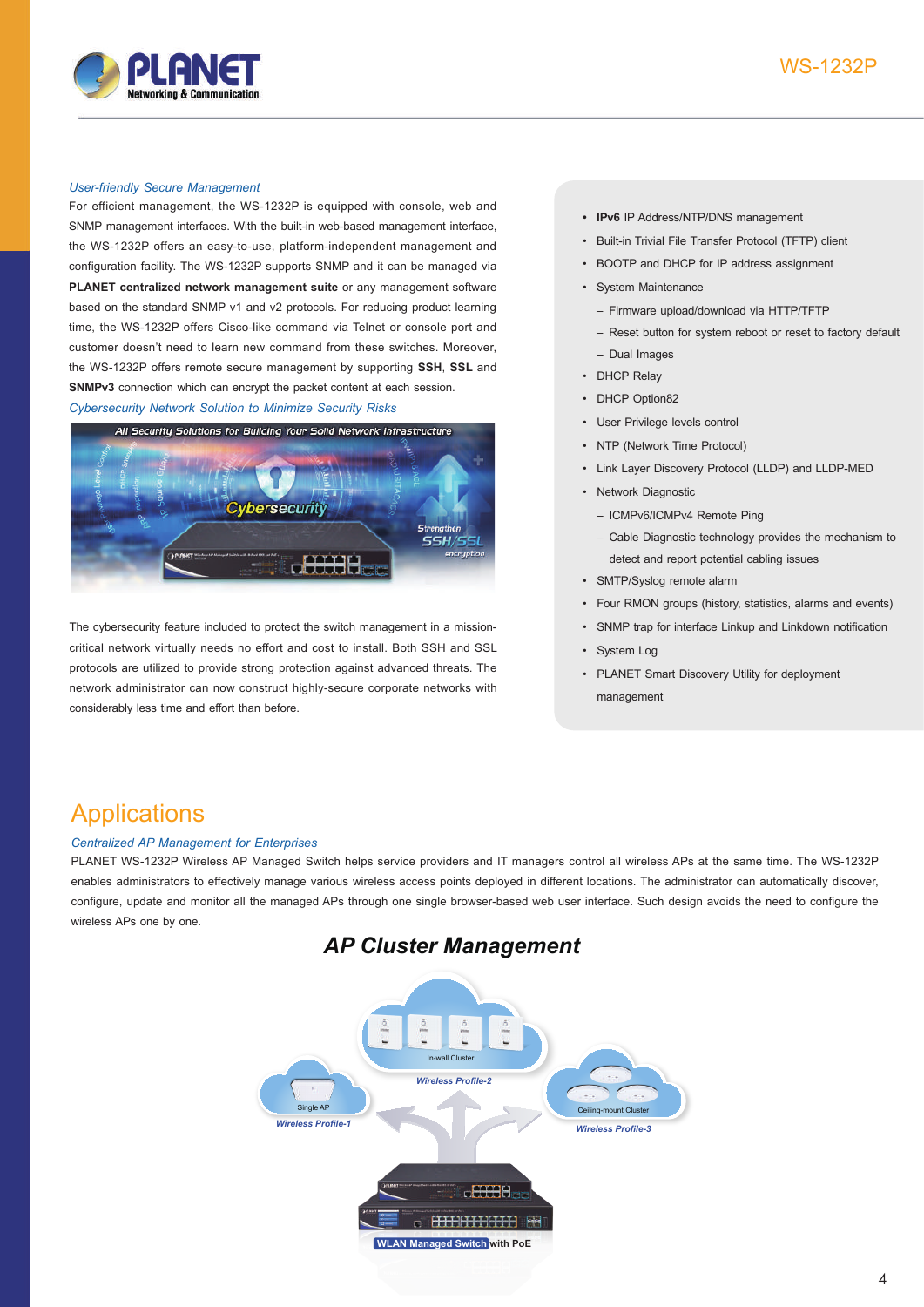![](_page_4_Picture_0.jpeg)

#### *Cost-effective PoE Management Solution with Smart AP Control*

The WS-1232P, providing eight 10/100/1000BASE-T PoE ports, in-line power interfaces and two 10 Gigabit SFP interfaces, is capable of building a secure and highly-efficient managed wireless network for the enterprises. For instance, it can work with the RADIUS Server to perform comprehensive security for wireless user authentication with powered APs

# **Specifications**

| Product                             | <b>WS-1232P</b>                                                                                                                                                                                                                                                                                  |
|-------------------------------------|--------------------------------------------------------------------------------------------------------------------------------------------------------------------------------------------------------------------------------------------------------------------------------------------------|
| <b>Hardware Specifications</b>      |                                                                                                                                                                                                                                                                                                  |
| <b>Copper Ports</b>                 | 10 x 10/100/1000BASE-T RJ45 Auto-MDI/MDI-X interface with Port-1 to Port-10                                                                                                                                                                                                                      |
| SFP/mini-GBIC Slots                 | 2 x 1/10G BASE-X SFP interfaces with Port-11 to Port-12                                                                                                                                                                                                                                          |
| PoE Injector Port                   | 8 ports with 802.3at/af PoE injector function with Port-1 to Port-8                                                                                                                                                                                                                              |
| Console                             | 1 x RJ45 serial port (115200, 8, N, 1)                                                                                                                                                                                                                                                           |
| <b>Switch Architecture</b>          | Store-and-Forward                                                                                                                                                                                                                                                                                |
| <b>Switch Fabric</b>                | 60Gbps/non-blocking                                                                                                                                                                                                                                                                              |
| Throughput                          | 44.642Mpps@ 64Bytes packet                                                                                                                                                                                                                                                                       |
| <b>Address Table</b>                | 16K entries, automatic source address learning and aging                                                                                                                                                                                                                                         |
| <b>Shared Data Buffer</b>           | 16Mbits                                                                                                                                                                                                                                                                                          |
|                                     | IEEE 802.3x pause frame for full duplex                                                                                                                                                                                                                                                          |
| <b>Flow Control</b>                 | Back pressure for half duplex                                                                                                                                                                                                                                                                    |
| Jumbo Frame                         | 9KB                                                                                                                                                                                                                                                                                              |
|                                     | < 5 sec: System reboot                                                                                                                                                                                                                                                                           |
| <b>Reset Button</b>                 | > 5 sec: Factory default                                                                                                                                                                                                                                                                         |
| <b>LED</b> Indicator                | System:<br>Fan Alert (RED)<br>SYS (Green)<br>PWR (Green)<br>10/100/1000BASE-T RJ45 Interfaces (Port 1 to Port 10):<br>1000Mbps LNK/ACT (Green)<br>10/100Mbps LNK/ACT (Orange)<br>PoE-in-Use (Orange) (Port 1 to Port 8)<br>1/10G Mbps SFP Interfaces (Port 11 to Port 12):<br>1G LNK/ACT (Green) |
|                                     | 10G Mbps (Orange)                                                                                                                                                                                                                                                                                |
| <b>Power Requirements</b>           | 100~240V AC, 50/60Hz                                                                                                                                                                                                                                                                             |
| Power Consumption (Full Loading)    | 320 watts/1091.9 BTU (max.)                                                                                                                                                                                                                                                                      |
| <b>ESD Protection</b>               | 6KV DC                                                                                                                                                                                                                                                                                           |
| <b>EFT Protection</b>               | 4KV                                                                                                                                                                                                                                                                                              |
| Dimensions (W x D x H)<br>Weight    | 330 x 200 x 43.5 mm, 1U height<br>2kg                                                                                                                                                                                                                                                            |
| <b>Wireless AP Management</b>       |                                                                                                                                                                                                                                                                                                  |
| Maximum Managed APs                 | $64+$                                                                                                                                                                                                                                                                                            |
| Maximum AP Groups                   | 10                                                                                                                                                                                                                                                                                               |
| Maximum APs per AP Group            | $64+$                                                                                                                                                                                                                                                                                            |
| <b>Wireless Encryption/Security</b> | WEP encryption security<br>WPA Personal / Enterprise (TKIP / AES)<br>WPA2 Personal / Enterprise (TKIP / AES)<br>Enterprise Class 802.1x                                                                                                                                                          |
| AP Auto Discovery                   | Supports AP auto discovery                                                                                                                                                                                                                                                                       |
| Dashboard                           | Summarized system overview includes online AP and activated client number                                                                                                                                                                                                                        |
| <b>SSID/RF Profile</b>              | Allows multiple wireless profiles creation and maintenance                                                                                                                                                                                                                                       |
| <b>Cluster Management</b>           | Allows AP grouping for bulk provisioning and batch upgrading                                                                                                                                                                                                                                     |
| <b>Bulk AP Provisioning</b>         | Supports bulk AP provisioning with user-defined profiles                                                                                                                                                                                                                                         |
| <b>Bulk AP Firmware Upgrade</b>     | Supports bulk AP firmware upgrade                                                                                                                                                                                                                                                                |
| Coverage Heat Map                   | Enables real signal coverage of managed AP reflecting on the uploaded zone maps                                                                                                                                                                                                                  |
| <b>Status Monitoring</b>            | Real-time traffic statistics reporting of AP and activated clients                                                                                                                                                                                                                               |
| <b>Graphical Statistics</b>         | Real-time and historical visibility of traffic flow                                                                                                                                                                                                                                              |
| Profile Backup/Restore              | Provides SSID, radio profile backup/restore                                                                                                                                                                                                                                                      |
| SSIDs-to-VLANs Mapping              | Allows to configure SSIDs-to-VLANs mapping in supported APs                                                                                                                                                                                                                                      |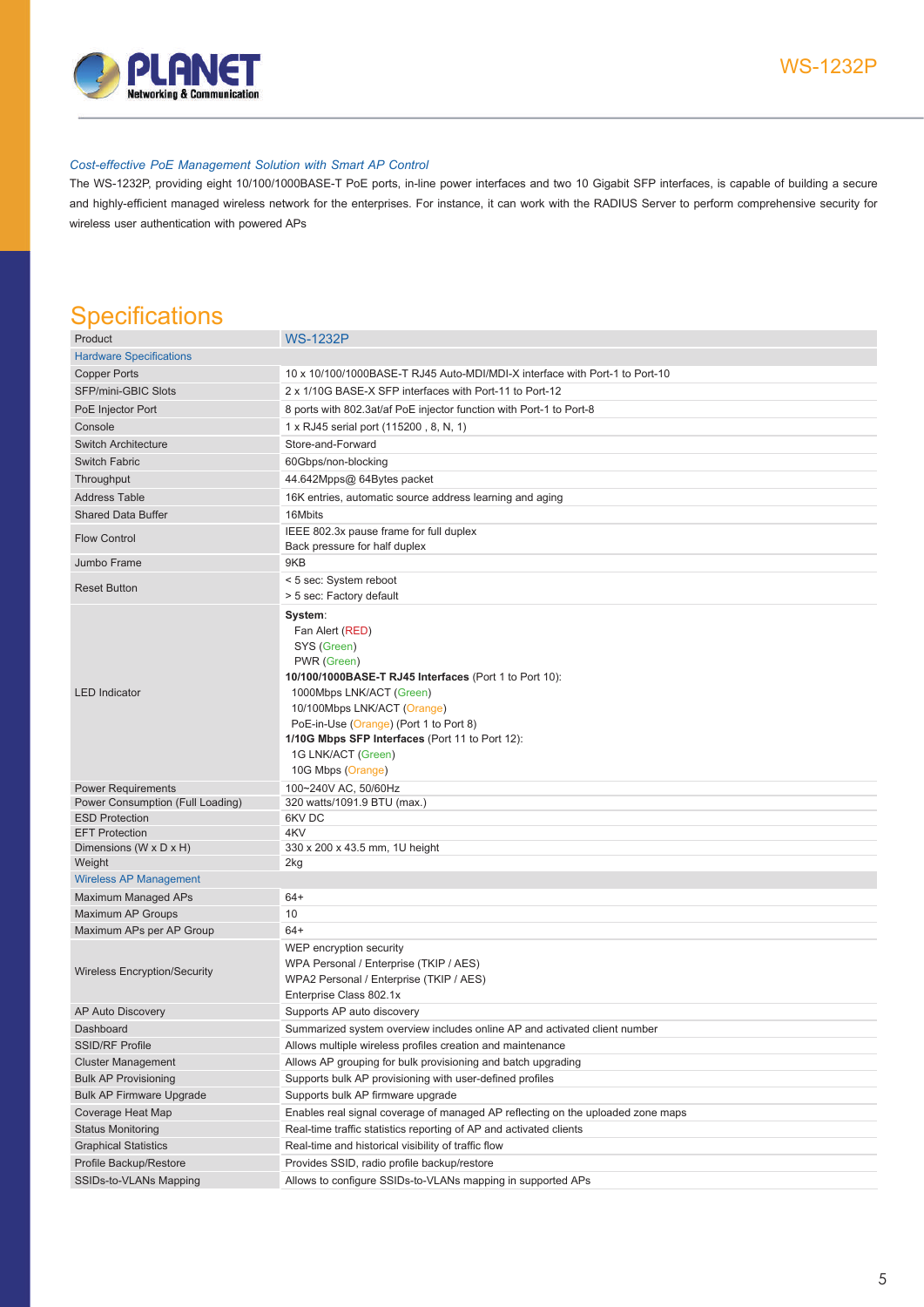![](_page_5_Picture_0.jpeg)

| Compatible AP Models               |                 | Managed AP Series<br>Smart AP E Series<br>Smart AP OE Series<br>Smart AP OW Series                                                                                                                                                                                                                                                                                                                                                                                                                                                        |
|------------------------------------|-----------------|-------------------------------------------------------------------------------------------------------------------------------------------------------------------------------------------------------------------------------------------------------------------------------------------------------------------------------------------------------------------------------------------------------------------------------------------------------------------------------------------------------------------------------------------|
| Remarks                            |                 | The supported AP models may be changed after a firmware upgrade.<br>The following AP models are classified according to their specifications:<br>[1] Managed AP Series: The AP can be managed in the "Managed AP" mode.<br>[2] Smart AP E Series: "E" stands for "Enhanced", meaning indoor smart AP with enhanced features.<br>[3] Smart AP OE Series: "OE" stands for "Outdoor Enhanced", meaning outdoor smart AP with enhanced features.<br>[4] Smart AP OW Series: "OW" stands for "Outdoor Wireless", meaning outdoor smart AP/CPE. |
| <b>Power over Ethernet</b>         |                 |                                                                                                                                                                                                                                                                                                                                                                                                                                                                                                                                           |
| PoE Standard                       |                 | IEEE 802.3at PoE Plus, PSE                                                                                                                                                                                                                                                                                                                                                                                                                                                                                                                |
| PoE Power Supply Type              |                 | End-span                                                                                                                                                                                                                                                                                                                                                                                                                                                                                                                                  |
| PoE Power Output                   |                 | Per port 54V DC, max. 36 watts                                                                                                                                                                                                                                                                                                                                                                                                                                                                                                            |
| Power Pin Assignment               |                 | $1/2(-), 3/6(+)$                                                                                                                                                                                                                                                                                                                                                                                                                                                                                                                          |
| PoE Power Budget                   |                 | 240 watts (max.) @ 25 degrees C<br>200 watts (max.) @ 50 degrees C                                                                                                                                                                                                                                                                                                                                                                                                                                                                        |
|                                    | PD $@$ 7 watts  | 8 units                                                                                                                                                                                                                                                                                                                                                                                                                                                                                                                                   |
| PoE Ability                        | PD @ 15.4 watts | 8 units                                                                                                                                                                                                                                                                                                                                                                                                                                                                                                                                   |
|                                    | PD @ 30.8 watts | 8 units                                                                                                                                                                                                                                                                                                                                                                                                                                                                                                                                   |
| <b>Layer2 Management Functions</b> |                 |                                                                                                                                                                                                                                                                                                                                                                                                                                                                                                                                           |
| <b>Basic Management Interfaces</b> |                 | Console, Web browser, SNMP v1, v2c                                                                                                                                                                                                                                                                                                                                                                                                                                                                                                        |
|                                    |                 |                                                                                                                                                                                                                                                                                                                                                                                                                                                                                                                                           |
| Secure Management Interfaces       |                 | SSH, SSL, SNMP v3                                                                                                                                                                                                                                                                                                                                                                                                                                                                                                                         |
| Port Configuration                 |                 | Port disable/enable<br>Auto-negotiation 10/100/1000Mbps full and half duplex mode selection<br>Flow Control disable/enable                                                                                                                                                                                                                                                                                                                                                                                                                |
| <b>Port Status</b>                 |                 | Display each port's speed duplex mode, link status, flow control status, auto negotiation status, trunk status                                                                                                                                                                                                                                                                                                                                                                                                                            |
| Port Mirroring                     |                 | TX/RX/Both<br>Many-to-1 monitor                                                                                                                                                                                                                                                                                                                                                                                                                                                                                                           |
| <b>VLAN</b>                        |                 | 802.1Q tag-based VLAN, up to 255 VLAN groups<br>Q-in-Q tunneling<br>Private VLAN Edge (PVE)<br>MAC-based VLAN<br>Protocol-based VLAN<br>Voice VLAN<br>MVR (Multicast VLAN Registration)<br>Up to 255 VLAN groups, out of 4094 VLAN IDs                                                                                                                                                                                                                                                                                                    |
| Link Aggregation                   |                 | IEEE 802.3ad LACP/Static Trunk<br>Supports 6 trunk groups with 4 ports per trunk                                                                                                                                                                                                                                                                                                                                                                                                                                                          |
| QoS                                |                 | Traffic classification based, strict priority and WRR<br>8-level priority for switching<br>- Port number<br>- 802.1p priority<br>- 802.1Q VLAN tag<br>- DSCP/TOS field in IP packet                                                                                                                                                                                                                                                                                                                                                       |
| <b>IGMP Snooping</b>               |                 | IGMP (v1/v2/v3) Snooping, up to 255 multicast groups<br>IGMP Querier mode support                                                                                                                                                                                                                                                                                                                                                                                                                                                         |
| <b>MLD Snooping</b>                |                 | MLD (v1/v2) Snooping, up to 255 multicast groups<br>MLD Querier mode support                                                                                                                                                                                                                                                                                                                                                                                                                                                              |
| <b>Access Control List</b>         |                 | IP-based ACL/MAC-based ACL<br>Up to 256 entries                                                                                                                                                                                                                                                                                                                                                                                                                                                                                           |
| <b>Bandwidth Control</b>           |                 | Per port bandwidth control<br>Ingress: 10Kbps~13000Mbps<br>Egress: 10Kbps~13000Mbps                                                                                                                                                                                                                                                                                                                                                                                                                                                       |
| <b>SNMP MIBs</b>                   |                 | <b>RFC 1213 MIB-II</b><br><b>RFC 2863 IF-MIB</b><br>RFC 1493 Bridge MIB<br>RFC 1643 Ethernet MIB<br>RFC 2863 Interface MIB<br>RFC 2665 Ether-Like MIB<br>RFC 2737 Entity MIB<br>RFC 2819 RMON MIB (Groups 1, 2, 3 and 9)                                                                                                                                                                                                                                                                                                                  |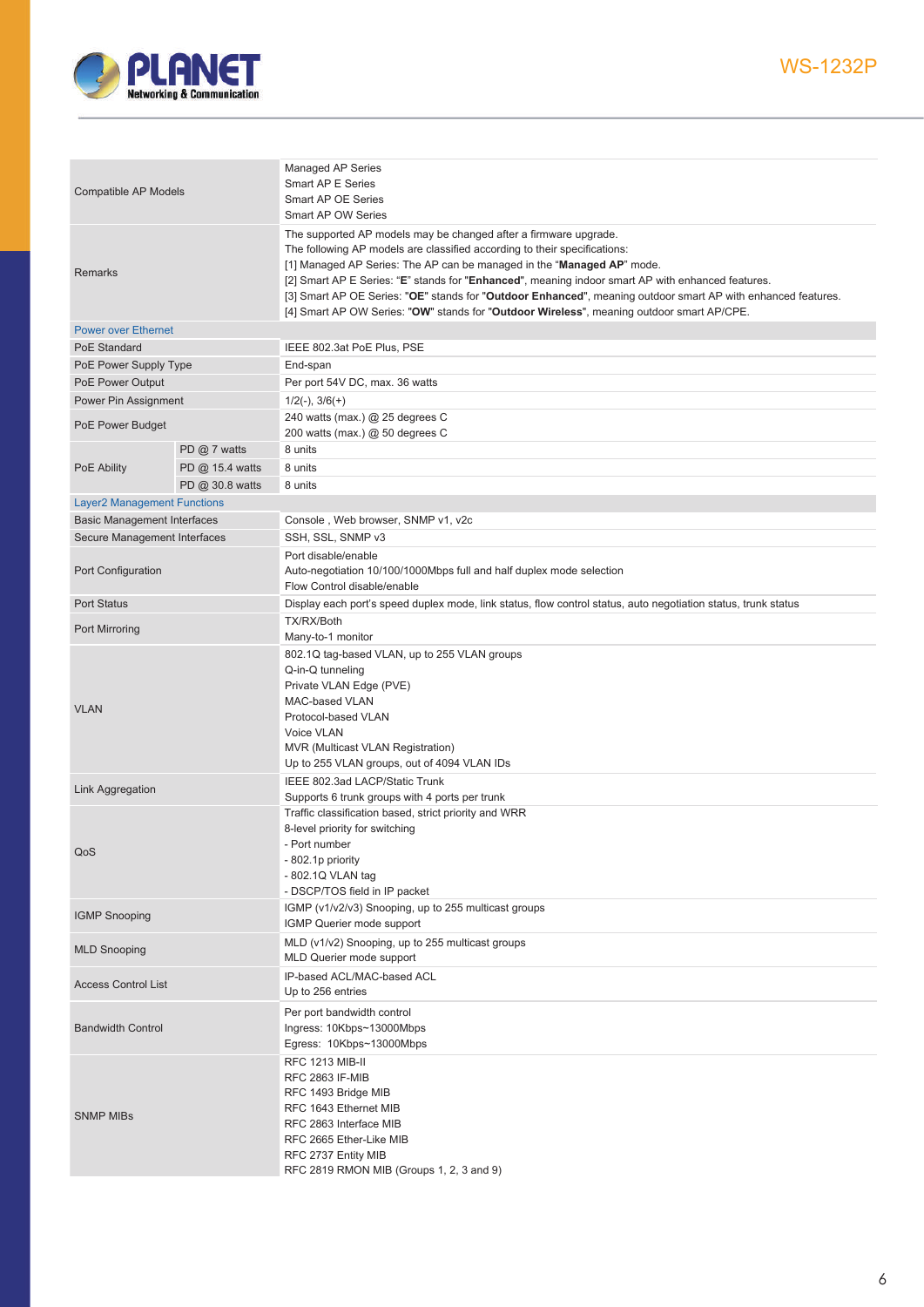![](_page_6_Picture_0.jpeg)

| <b>SNMP MIBs</b>             | RFC 2618 RADIUS Client MIB<br>RFC 3411 SNMP-Frameworks-MIB<br>IEEE 802.1X PAE<br><b>LLDP</b><br>MAU-MIB<br>Power over Ethernet MIB |
|------------------------------|------------------------------------------------------------------------------------------------------------------------------------|
| <b>Layer 3 Functions</b>     |                                                                                                                                    |
| IP Interfaces                | Max. 128 VLAN interfaces                                                                                                           |
| <b>Routing Table</b>         | Max. 128 routing entries                                                                                                           |
|                              | IPv4 OSPFv2                                                                                                                        |
| <b>Routing Protocols</b>     | IPv4 hardware static routing                                                                                                       |
|                              | IPv6 hardware static routing                                                                                                       |
| <b>Standards Conformance</b> |                                                                                                                                    |
| <b>Regulatory Compliance</b> | FCC Part 15 Class A, CE                                                                                                            |
|                              | IEEE 802.3 10BASE-T                                                                                                                |
|                              | IEEE 802.3u 100BASE-TX                                                                                                             |
|                              | IEEE 802.3z 1000BASE-SX/LX                                                                                                         |
|                              | IEEE 802.3ab 1000BASE-T                                                                                                            |
|                              | IEEE 802.3ae 10Gb/s Ethernet                                                                                                       |
|                              | IEEE 802.3x flow control and back pressure                                                                                         |
|                              | IEEE 802.3ad port trunk with LACP                                                                                                  |
|                              | IEEE 802.1D Spanning Tree Protocol                                                                                                 |
|                              | IEEE 802.1w Rapid Spanning Tree Protocol                                                                                           |
|                              | IEEE 802.1s Multiple Spanning Tree Protocol                                                                                        |
|                              | IEEE 802.1p Class of Service                                                                                                       |
|                              | IEEE 802.1Q VLAN tagging                                                                                                           |
|                              | IEEE 802.1x Port Authentication Network Control                                                                                    |
| <b>Standards Compliance</b>  | IEEE 802.1ab LLDP                                                                                                                  |
|                              | IEEE 802.3af Power over Ethernet                                                                                                   |
|                              | IEEE 802.3at Power over Ethernet Plus                                                                                              |
|                              | RFC 768 UDP                                                                                                                        |
|                              | RFC 793 TFTP                                                                                                                       |
|                              | <b>RFC 791 IP</b>                                                                                                                  |
|                              | RFC 792 ICMP                                                                                                                       |
|                              | <b>RFC 2068 HTTP</b>                                                                                                               |
|                              | RFC 1112 IGMP v1                                                                                                                   |
|                              | RFC 2236 IGMP v2                                                                                                                   |
|                              | RFC 3376 IGMP v3                                                                                                                   |
|                              | RFC 2710 MLD v1                                                                                                                    |
|                              | FRC 3810 MLD v2                                                                                                                    |
|                              | RFC 2328 OSPF v2                                                                                                                   |
| <b>Environments</b>          |                                                                                                                                    |
|                              | Temperature: $0 \sim 50$ degrees C                                                                                                 |
| Operating                    | Relative Humidity: $5 \sim 95\%$ (non-condensing)                                                                                  |
|                              | Temperature: $-10 \sim 70$ degrees C                                                                                               |
| Storage                      | Relative Humidity: $5 \sim 95\%$ (non-condensing)                                                                                  |
|                              |                                                                                                                                    |

# Ordering Information

WS-1232P Wireless AP Managed Switch with 8-Port 802.3at PoE + 2-Port 10G SFP+

# Related Products

| <b>WAPC-500</b>    | Enterprise-class Wireless LAN Controller supporting up to 500 APs (4 10/100/1000T LANs, LCD)  |
|--------------------|-----------------------------------------------------------------------------------------------|
| <b>WAPC-1000</b>   | Enterprise-class Wireless LAN Controller supporting up to 1000 APs (4 10/100/1000T LANs, LCD) |
| <b>WAPC-1232HP</b> | Wireless AP Controller with 8-Port 802.3at PoE+                                               |
| Smart AP Control   | <b>PLANET Smart Wireless AP Controller Software</b>                                           |